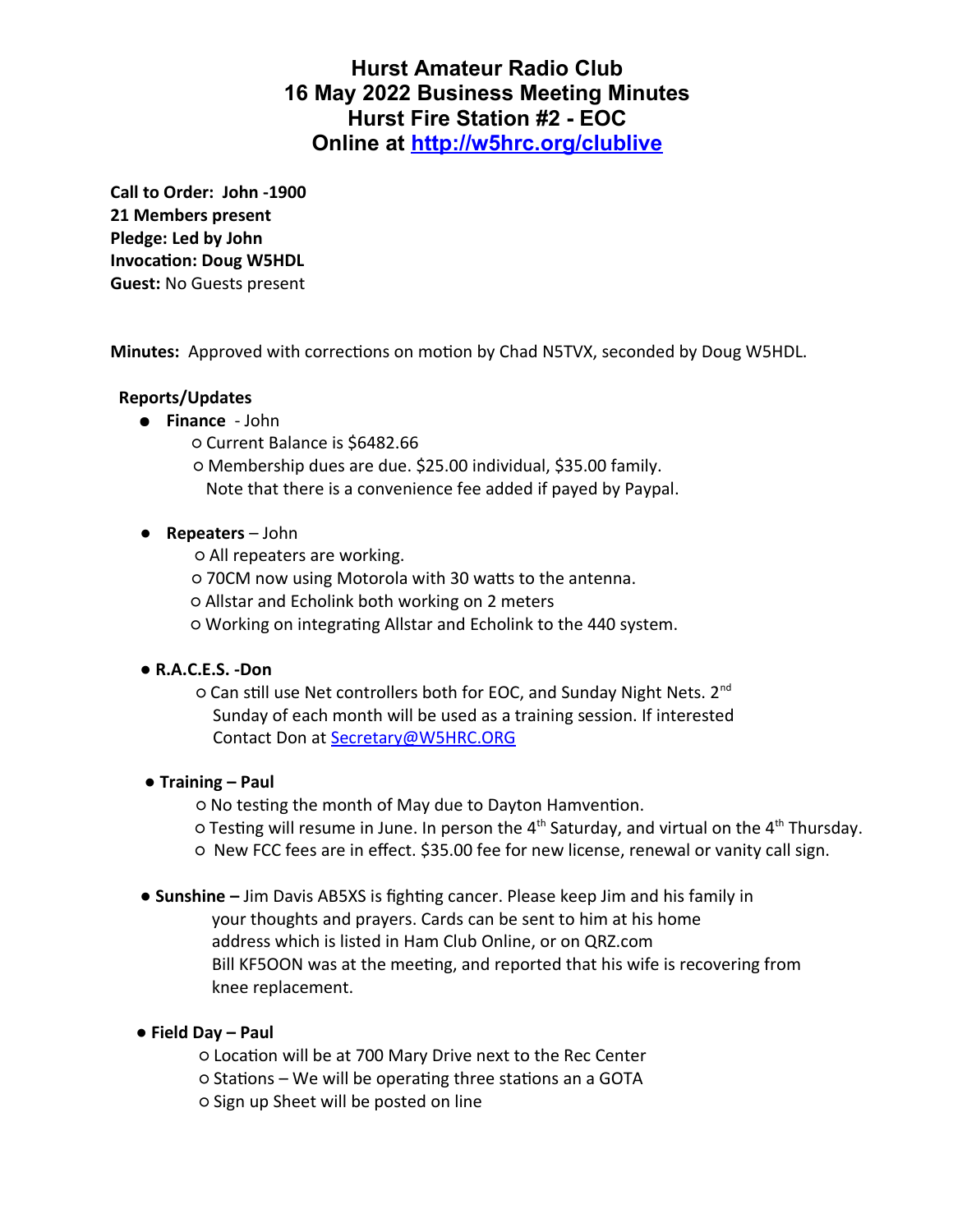# **Hurst Amateur Radio Club 16 May 2022 Business Meeting Minutes Hurst Fire Station #2 - EOC Online at<http://w5hrc.org/clublive>**

#### ● **New Business**

- Presentation of the Old Crow Award Awarded to Paul Harrington W5PFH
- Election of club Elmer Jack K5JHH
- Election of club officers the following members were elected President – Paul Harrington W5PFH

Vice President – Don Kraul KG5VMV

Secretary – Lisa Skier

Treasurer – John Skier – K5SKR

Director – Steve Arntz – KM5HT

Director – Chris Cotter – KD5HIY

Director – Sam McGlynn- NM5M

Director – Peter Polk – W5TXP

- Notice of proposed changes to the by laws were given to the club membership. Voting on the proposed changes will occur at June meeting.
- Change of address for the club. Due to an increase in PO Box rental we will be dropping PO Box. The new club address for all correspondence and mailings will be:

 Hurst Amateur Radio Club 7016 Park Place Drive Richland Hills, TX 76118-6351

#### ● **Upcoming Events:**

May 20-22 Dayton Hamvention – Greene County Fairgrounds Xenia, Ohio June 25 – 26 Field Day August 20-21 Hamfest Huntsville Alabama September 24 Hurst Fire Department Open House October 8 Club Picnic December 19 Club Christmas Party

● **50/50 Raffle –** Winner was Bill KF5OON

Meeting Adjourned on Motion by Jeremy Seconded by Jack